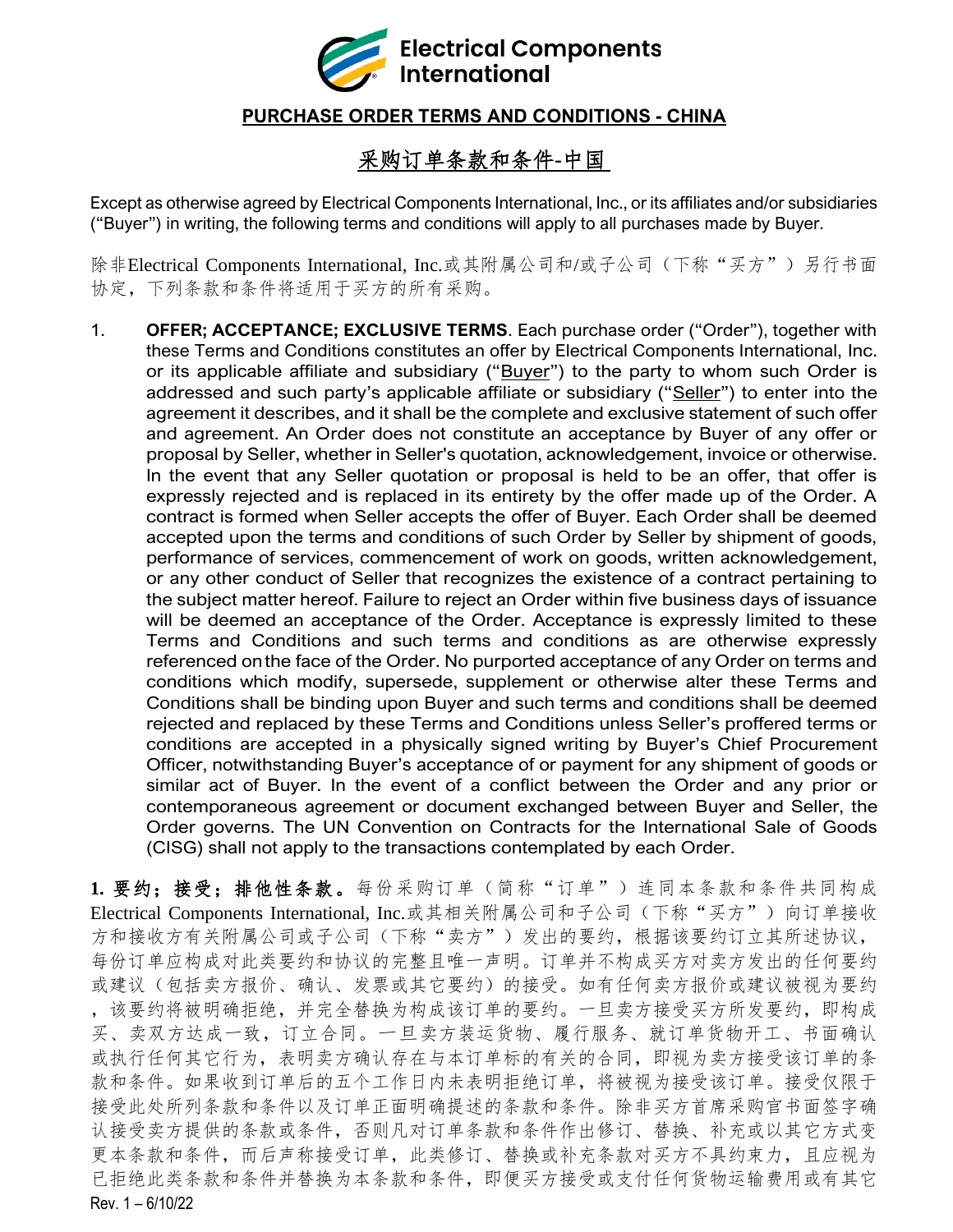

类似买方行为。若该订单与买、卖双方此前或同期交换的任何协议或文件相抵触,应以该订单为 准。《联合国国际货物销售合同公约》(简称CISG)对每份订单中规定的交易不尽适用。

- 2. **PRICE**. Buyer shall not be billed at prices higher than specified on the front of this Order. Seller represents that each price for items sold under this Order is the lowest price charged by Seller during the term of this Order to any other customer for the same or like items in equal or less quantity on similar terms and conditions and that such prices comply with applicable government regulations in effect at time of quotation, sale, or delivery. No price increase shall be effective unless Buyer approves the price increase in advance in writing. Seller shall give Buyer written notice of any proposed price increase ninety (90) days prior to the proposed effective date and shall, upon request, document the basis for its request. Any approved price increase will not apply to items past due on the effective date and Buyer will not approve any retroactive price increases. Seller agrees that any price reduction made in any items covered by this Purchase Order subsequent to the placement of this Order will be applicable to this Order. Buyer may pay all discounts provided for on invoices within the time stated on such invoices, which shall be calculated from the date an acceptable invoice is received or the date that the goods are received, whichever is later. The discount period shall not commence on orders for tooling until items for such tooling are received and approved by the Buyer.
- **2.** 价格。买方开具账单的金额不得高于本订单正面规定的价格。卖方声明,比价卖方在本订单有 效内向任何其他客户供应相同或类似货物,在货物数量相同或更少的情况下,根据该订单出售的 货物的每笔价格均为最低价格,且价格符合报价、销售或交货时现行有效的相关政府法规。未买 方事先书面批准价格上调,擅自上调价格无效。卖方应在拟定生效日期前九十(90)天向买方发 出任何拟定涨价的书面通知,并应买方要求说明涨价依据。任何经批准的价格上调不适用于涨价 生效日期已到期的货物,且买方不会批准任何追溯性的涨价。卖方同意,如该采购订单生效后, 订单所涵盖的任何货物的价格出现下调,则此类降价同样适用于本订单。买方可在发票规定的时 间内计算发票上规定的所有折扣,自收到发票之日算起或收到货物之日算起,以较晚者为准。买 方接收并批准订单工装前,不得开始对此类工装订单计算折扣期。
- 3. **DELIVERY**. Time and rate of deliveries are of the essence of this Order. Buyer reserves the right to cancel this Order without charge and/or reject the goods because of default by Seller in time or rate of delivery. Buyer at its option may approve revisions to this contract, but only when agreed to in writing by the Buyer. Seller shall not make material commitments or production arrangements in excess of the amount or in advance of the time necessary to meet delivery schedule. Goods arriving to Buyer past due or in advance of Buyer's material delivery schedule may be rejected or returned to Seller at Seller's expense, including any administrative costs plus any costs associated with charge- backs from the Buyer's customers. The Buyer may also chargeback to the Seller, lost production time and profit resulting from lack of Seller's timely delivery or performance. Seller shall not reserve a security interest in goods shipped to Buyer. The seller must provide "Certificate of Origin" of the purchased item before first delivery. Title to and the risk of any loss of or damage to the items subject to this Order shall pass from Seller to Buyer F.O.B. Buyer's plant. Passing of title upon such delivery shall not constitute acceptance of the Products by Buyer or relieve Seller of any of its obligations hereunder.

**3.**交货。交货时间和交货速度是本订单的核心内容。如果卖方违约,买方有权取消本订单且不支 付任何费用,和/或拒收货物。买方可自行决定批准对本合同的修订,但前提须必须出具书面同 意方为有效批准。卖方不得违背交货计划作出超量生产或提前交货的生产安排或重大承诺。逾期 或提前送达买方的货物可能被拒收或退还至卖方,相关费用由卖方承担,包括任何行政管理费用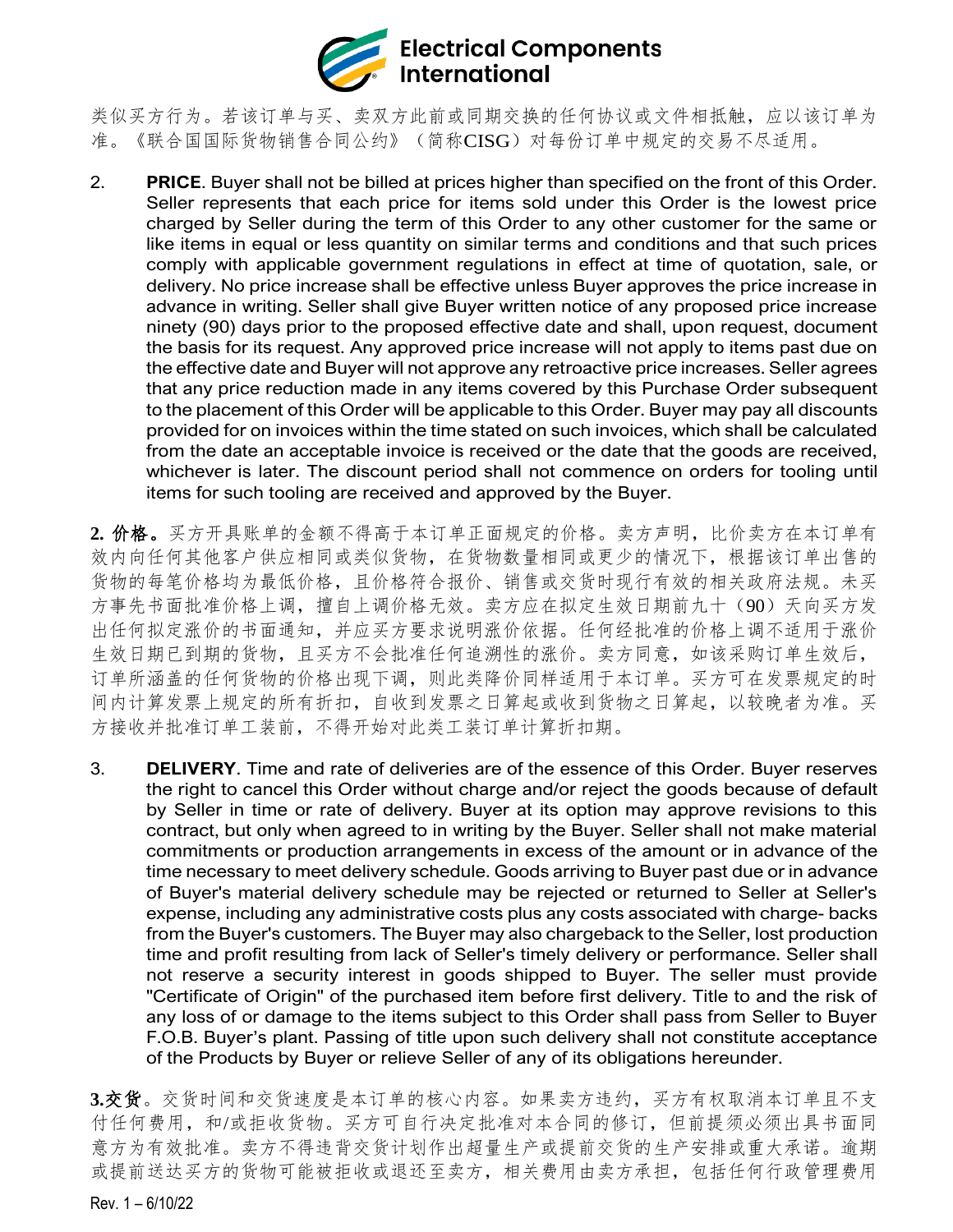

以及与买方客户退款相关的任何费用。如因卖方未及时交货或履约而造成买方时间和利润的损失, 买方亦可向卖方退单拒付。卖方不得对运送至买方的货物保留担保权益。卖方必须在首次交货前 提供所购货物的"原产地证书"。在买方工厂完成目的地交货后,本订单项下货物的所有权和任 何损失或损害风险应即刻从卖方转移至买方。交货时货物所有权的转移不应构成买方对产品的验 收,亦不得视为解除卖方在本协议项下的任何义务。

4. **REJECTIONS**. All goods may be subject to inspection and test by Buyer at place of manufacture or at destination or at both. If any goods are found to be defective or in any way not in conformity with requirements of this Order, (including any applicable drawings or specifications), Buyer, in addition to any other rights which it may have under warranties or otherwise, shall have the right to reject and return such goods at Seller's expense and to receive full reimbursement for any such rejected goods as well as any administrative costs, lost production time costs and other associated costs, or upon written request of Buyer, to receive replacement of any such rejected goods without additional cost to Buyer, but Seller shall be responsible for all of buyer's administrative costs, at the rate of 25% of the value of the rejected goods cost resulting therefore and/or lost profit from such initial return goods.

**4.**拒收。所有货物均可由买方在生产地或目的地或两地进行检验和测试。如果发现有任何货物存 在缺陷或在任何方面不符合本订单的要求(包括不符合任何适用的图纸或规格),买方除了在保 证或其它条款项下可能拥有的任何其它权利外,还应有权拒收和退回该等有缺陷货物,相关费用 由卖方承担,并有权就任何该等拒收货物产生的任何管理费用、生产时间损失成本和其它相关费 用获得全额补偿,或在买方提出书面要求后,由卖方重新向买方运送新的货物替换该等拒收货物 ,买方无需为换货支付额外费用,但卖方应负责承担买方的所有由此产生的管理费用(拒收货物 价值的25%),和/或因该等首批退货造成的利润损失。

5. **BUYER'S PROPERTY**. Unless otherwise agreed to in writing, layouts, models, all tools, gauges, designs, sketches, drawings, blueprints, patterns, dies, specifications, engineering data or other technical or proprietary information, special appliances, and other equipment or materials of every description furnished to Seller by Buyer, or any materials affixed or attached thereto, shall remain the property of the Buyer ("Buyer's Property"). Such property (and whenever practical, each individual item thereof), shall be plainly marked or otherwise adequately identified by Seller as "property of Electrical Components International" and shall be safely stored separate and apart from Seller's property and shall be subject to examination by Buyer. Seller shall not substitute any property for Buyer's Property and shall not use such except in filling Buyer's orders. Buyer's Property, while in Seller's custody or control, shall be maintained in good condition at Seller's expense, shall be held at Seller's risk and shall be kept insured by Seller at Seller's expense in an amount equal to the replacement cost with loss payable to Buyer. Buyer's Property shall be subject to removal at Buyer's written request, in which event Seller shall prepare Buyer's Property for shipment and shall deliver the same to Buyer in the same condition as originally received by Seller, reasonable wear and tear excepted. Any special tooling, the full cost, or a substantial portion of the cost of which is included in the price of Buyer's orders, shall upon completion of orders become property of Buyer. Seller shall return the same to Buyer or make such other disposition thereof as may be directed or approved by Buyer.

**5.**买方财产。除非另有书面约定,否则买方提供给卖方的布局、模型、所有工具、计量器、设计 、草图、图纸、蓝图、图案、模具、规格、工程数据或其它技术或专有信息、专用器具、其它各 种设备或材料,或上述文件或器具配套或附带的任何材料,均应属于买方财产("买方财产")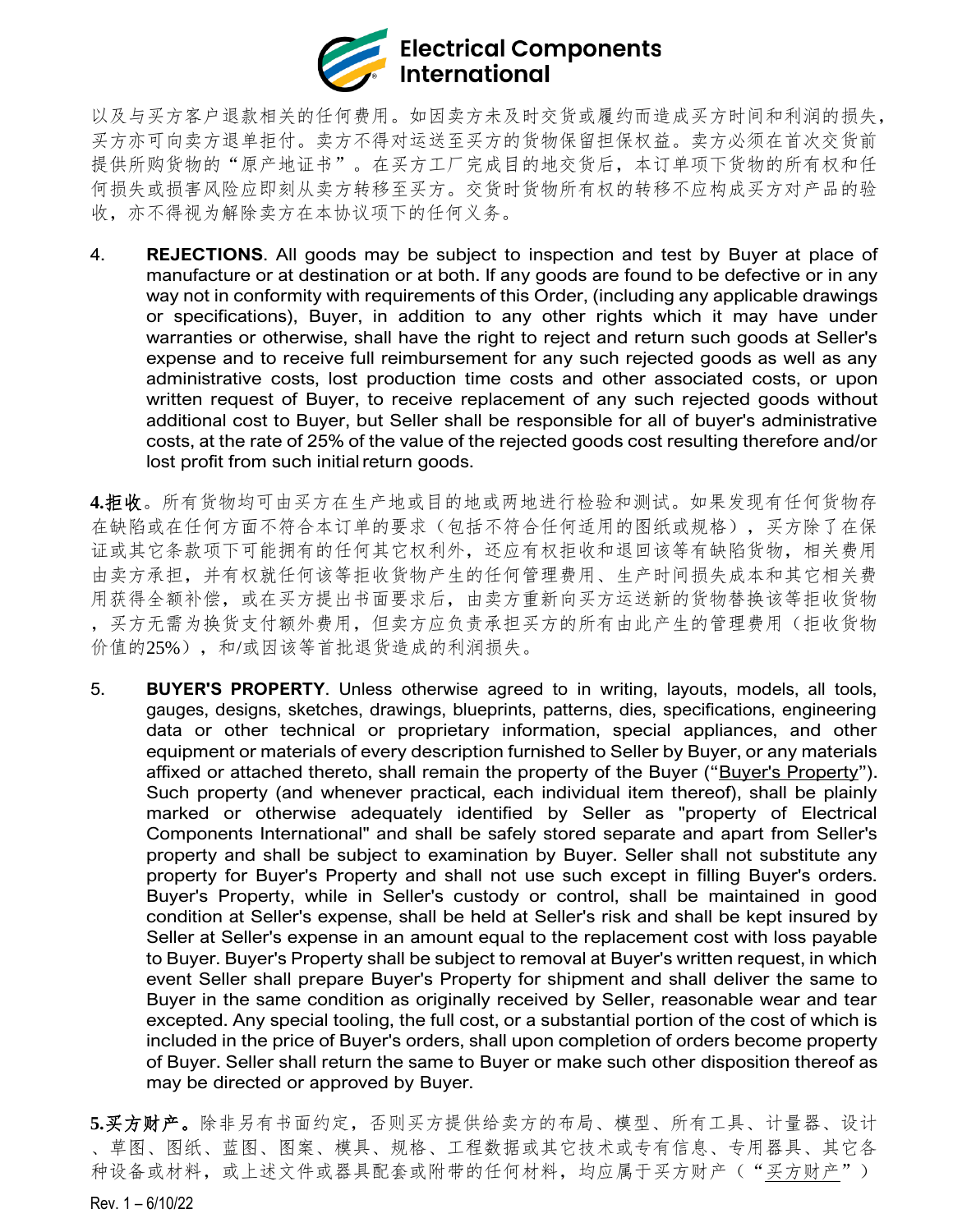

。该等财产(以及在可行的情况下,该等财产的每件单独物品)应由卖方清楚标记或以其它方式 充分标识为"Electrical Components International, Inc.财产",应与卖方财产分开安全存放,并须 接受买方检查。卖方不得将任何财产替换为买方财产,且不得为填写买方订单以外之目的使用该 等财产。由卖方保管或管理的买方财产应保持完好,相关费用和风险均由卖方承担,并且卖方应 自费为其保管的买方财产投保,投保金额等于因此类财产损失而应向给买方支付的重置费用。应 买方书面要求,可从卖方处移除买方财产,在此种情况下,卖方应提前准备好买方财产以便装运 ,并应以卖方最初接收财产时的相同状况将其原样交还买方,合理磨损和损耗除外。买方订单价 格中已包含全部或大部分成本的任何专用工装,应在订单完成后成为买方财产。卖方应将上述专 用工艺装备返还买方或按照买方的指示或批准对其进行其它处置。

6. **PATENT RIGHTS**. All discoveries, inventions, and designs, whether or not patentable or subject to copyright, conceived or reduced to practice by Seller or its employees in connection with the supply pursuant to this Order, of any item as to which Buyer furnishes the specifications, shall be promptly disclosed to Buyer and shall become the property of Buyer. Seller and its employees shall, upon request, execute all papers necessary to assign such discoveries, inventions, and designs to Buyer and to cause at Buyer's expense patent applications to be filed thereon in favor of Buyer. The decision as to whether to file patent applications and to prosecute same shall be made solely by Buyer.

6.专利权。由卖方或其员工构思或实践的,与根据本订单供应的任何货物(由买方提供规格)有 关的所有发现、发明和设计(无论是否可申请专利或受版权保护),均应立即披露给买方,并成 为买方的财产。应买方要求,卖方及其员工应签署所有必要的文件,声明将该等发现、发明和设 计转让给买方,并督促买方以买方为受益人提出专利申请,费用由买方承担。买方可自行决定是 否提交专利申请或提起专利诉讼。

7. **CHANGES**. Buyer shall have the right to make changes in the Order by giving notice to the Seller. If such changes cause an increase or decrease in the amount due under the Order or in the time required for its performance, an equitable adjustment may be made, and the Order shall be modified accordingly. If any quantity ordered on an individual Purchase Order Form or on a Material Delivery Schedule is decreased or canceled by Buyer, it shall be Seller's responsibility to minimize the effects/costs, including diverting material for other uses. Any claim for adjustment must be asserted by the Seller in writing within five (5) days from the date the change is ordered. Nothing contained in this clause shall relieve the Seller from proceeding without delay in the performance of this Order as changed. Seller shall not make changes in specifications, physical composition of, or processes used to manufacture goods hereunder without Buyer's prior written consent.

**7.**变更。买方有权通过向卖方发出通知变更订单。如果此类变更导致本订单项下的到期金额或本 订单履约期增加或减少,可进行公平调整,并对本订单作出相应修正。如果买方减少或取消某份 单独订购单或材料交货明细表上的任何订购数量,卖方应负责将影响/成本降至最低,包括将材 料转用作其它用途。卖方必须在要求变更之日起的五(5)天内以书面形式提出任何调整要求。 本款中的任何内容均不得免除针对卖方任何延迟履约的诉讼,即使本订单经变更后不再延迟履行 。未经买方事先书面同意,卖方不得更改本订单项下货物的规格、物理成分或制造过程。

8. **ASSIGNMENT AND SUBCONTRACTING**. No assignment of this Order shall be binding upon Buyer until Buyer's written consent thereto is obtained. Seller shall not procure or contract for the procurement of any item covered by this Order in completed or substantially completed form without first securing the written consent of the Buyer.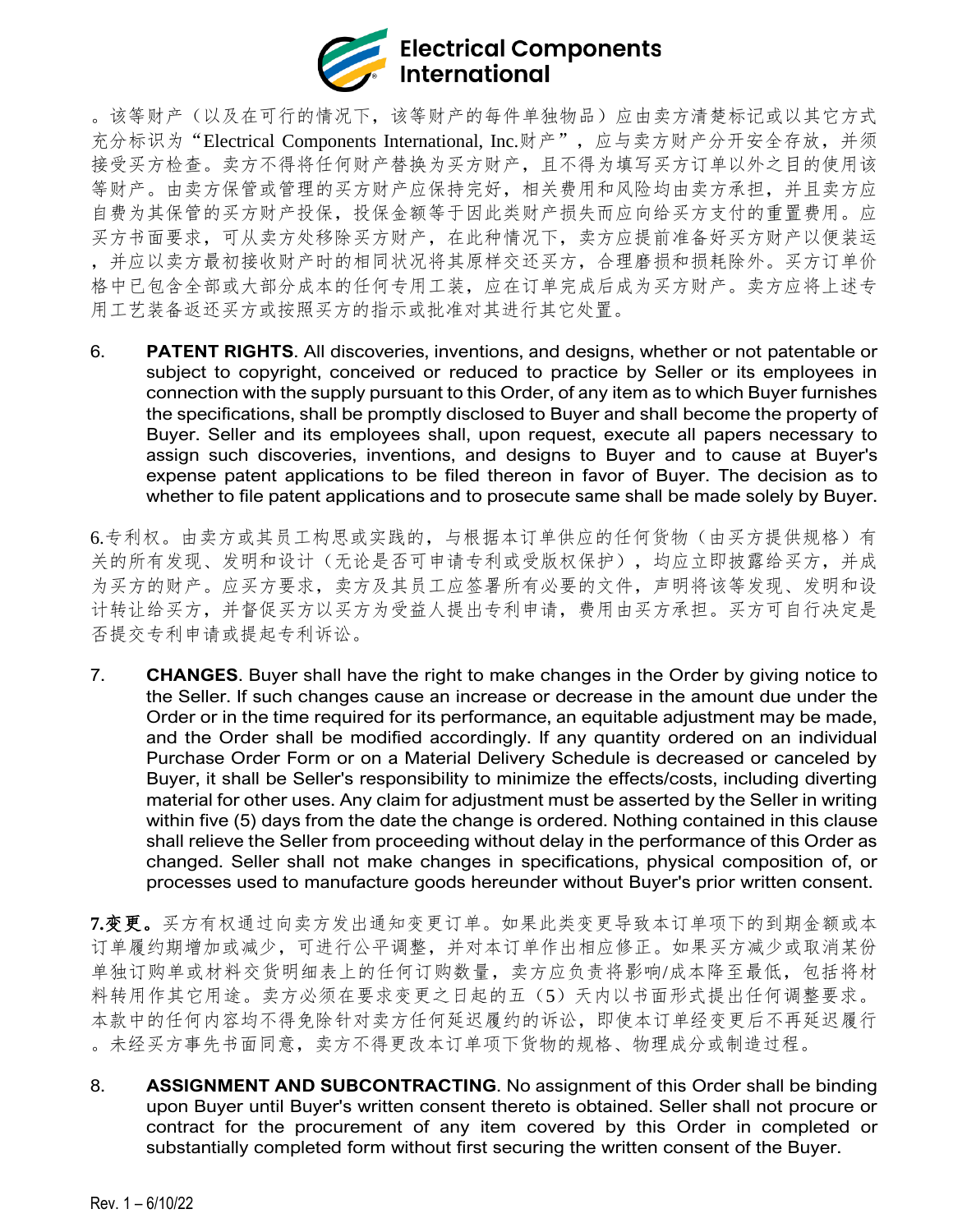

**8.**转让和分包。未经买方书面同意,就本订单进行的转让对买方不具约束力。未经买方事先书面 同意,卖方不得以填妥或大致填妥的表单采购或承包本订单所涵盖的任何货物。

9. **INDEMNIFICATIONS**. Seller shall defend and shall indemnify and hold harmless Buyer, its successors, assigns, customers, and the users of its products, from all loss and damage including reasonable attorney's fees, by reason of any and all claims and suits charging damage or injury or charging infringement of any patent, trademark, copyright or other property right arising out of the sale or use of any goods furnished hereunder except that Seller shall have no liability with respect to patent infringement for goods as to which Buyer furnishes complete specifications. Seller shall upon request, provide product liability insurance, naming Buyer as an additional insured, in limits acceptable to Buyer.

**9.**赔偿。卖方应为买方、其继承人、受让人、客户以及其产品的用户辩护并作出赔偿,使其免于 承担因销售或使用本订单项下提供的任何货物而遭受任何及所有索赔和诉讼,从而导致的所有损 失和损害,包括合理的律师费,但由买方提供完整规格的货物的专利侵权责任除外,卖方无需承 担。卖方应根据要求投保产品责任险,并在买方可接受的范围内指定买方为附加受保人。

10. **WARRANTIES**. By accepting this offer, Seller warrants that all items delivered under this Order will be merchantable and free from defects in material and workmanship (including damage due to unsatisfactory packaging by Seller), that all items delivered will be strictly in accordance with Buyer's terms, specifications, drawings, and approved sample, if any, and to extent such items are not manufactured pursuant to detailed designs furnished by Buyer, that all items will be free from defects in design and suitable for the intended purposes.

**10.**保证。通过接受本要约,卖方保证根据本订单交付的所有货物均可正常出售且无材料和工艺 缺陷(包括因卖方包装不合格而造成的损坏),交付的所有货物均严格符合买方的条款、规格、 图纸和认可样品(如有),并保证如有货物并非根据买方提供的详细设计图制造,所有此类货物 均无设计缺陷并适合预期用途。

11. **SURVIVAL OF IDEMNIFICATIONS AND WARRANTIES**. Seller's obligations under Paragraphs 9 and 10 hereinabove shall not be deemed to be exclusive, and together with any service warranties and guarantees, if any, shall survive acceptance, of the goods, payment therefore and/or termination, and shall run to Buyer, its successors, assigns, customers and the users of its products.

**11.**赔偿和保证的有效性。卖方在上述第9款和第10款项下的义务不应被视为排他性义务,应在货 物验收、付款和/或订单终止后仍继续有效,与任何服务质保和担保(如有)一同适用,并应继 续向买方、其继承人、受让人、客户和其产品的用户履行此类质保服务和赔偿义务。

12. **DEFAULTS - BANKRUPTCY - CANCELLATION**. Buyer may cancel this Order in whole or in part: (a) if the Seller shall become insolvent or make a general assignment for the benefit of creditors, or a receiver or liquidator for Seller is appointed or applied for, or if Seller admits in writing its inability to pay its debts as they become due, or (b) if any proceeding under any applicable Federal or State bankruptcy or insolvency law is brought by or against Seller, or (c) if, at any time Seller shall default in performance or shall so fail to make progress in the work as to endanger performance hereunder in the sole discretion of Buyer, or (d) if Buyer's customers cancel, (or in any other way render obsolete) requirements for goods specified in this Order. After receipt of notice for any such termination, Buyer, at its option, may require the Seller to transfer title and deliver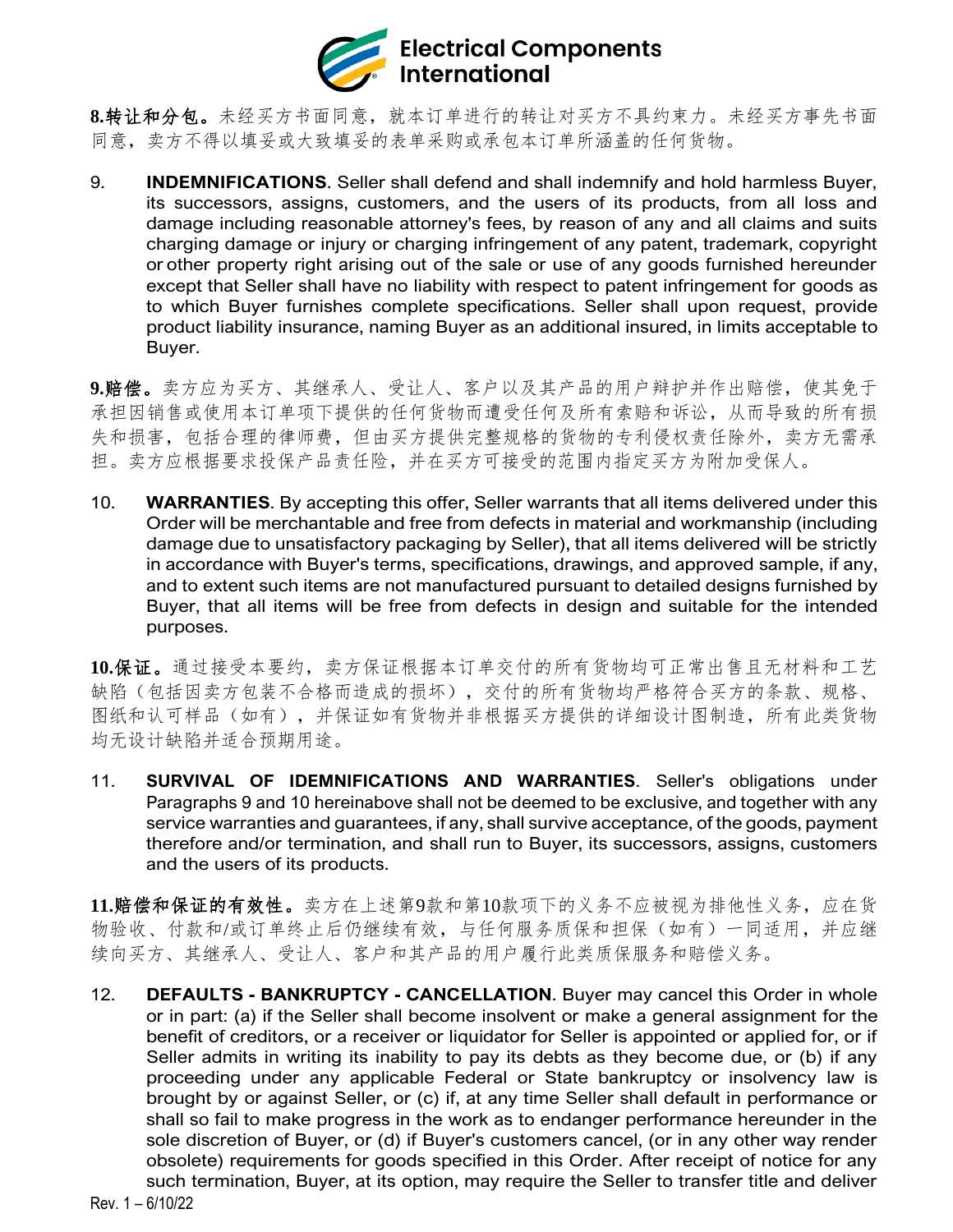

to Buyer any satisfactorily completed work and such work in process and all associated raw materials as the Seller has specifically produced or specifically acquired for the performance of such part of the Order as has been canceled. Upon any such termination pursuant to this clause, if the cost of completion of the Order is in excess of the contract price, then Seller shall be liable for such excess. However, except with respect to default of subcontractors, the Seller shall not be liable for any excess costs if the failure to perform arises out of causes beyond the control and without the fault or negligence of the Seller. If the failure to perform is caused by the default of the subcontractor, and if such default arises out of causes beyond the control of both the Seller and its subcontractors, and without the fault or negligence of either of them, the Seller shall not be liable for any costs for failure to perform, unless the goods or services to be furnished by the subcontractor were obtainable from other sources in sufficient time to comply with the Order. Buyer shall not be liable for any delay or failure to perform its obligations if delay or failure arises from causes beyond the control of Buyer. The term "causes beyond the control" as used herein may include but is not restricted to acts of God or of the public enemy, acts of the government in it sovereign capacity, fires, floods, epidemics, pandemics, quarantine restrictions, strikes, freight embargoes or unusually severe weather; but in every case the failure to perform must be beyond the control and without the fault or negligence of the Seller and its subcontractor or of the Buyer, as the case may be. The rights and remedies of Buyer provided in this clause shall not be exclusive and are in addition to any other rights and remedies provided by law or under the Order.

**12.**违约**-**破产**-**取消。发生下列情形之一的,买方可全部或部分取消本订单:(a)如果卖方资不 抵债或为债权人的利益进行一般转让,或卖方指定接管人或清算人,或如果卖方书面承认其无力 偿还到期债务;或(b)如果卖方根据联邦或州任何有关破产或资不抵债的法律提起任何诉讼或 针对卖方提起此类破产或资不抵债诉讼;或(c)如果卖方在任何时候不履行义务或未能在工作 中取得进展,经买方酌情决定认为此情况已危及本订单项下的履约;或(d)如果买方的客户取 消对本订单标的货物的要求(或以任何其它方式使其淘汰)。在收到任何此类终止通知后,买方 可自行决定要求卖方转让所有权,并向买方交付任何圆满完工的成品、在制品以及卖方为履行现 已取消的订单部分而专门生产或专门采购的所有相关原材料。根据本条款终止后,如果订单的完 成成本超过合同价格,则卖方应承担超出部分的费用。但是,除分包商的违约外,因卖方不可控 原因导致的非卖方过失或疏忽的违约行为,卖方不承担任何额外费用。如果因分包商的违约行为 导致无法履约,且此等违约因卖方及其分包商不可控原因导致,非因卖方及其分包商过失或疏忽 导致,卖方不承担任何违约费用,但分包商有足够的时间从其它来源获得其供应货物或服务从而 履行订单义务的情况除外。如果因买方不可控原因导致延迟或未能履行其义务,买方不承担任何 责任。在本条款中, "不可控原因"可能包括但不限于: 天灾或公害、政府在主权行为、火灾、 洪水、流行病、疫情、检疫管制、罢工、货物禁运或异常恶劣的天气;在任何情况下,此类无法 履约必须满足超出卖方及其分包商或买方(视情况而定)的控制范围且各方无过失或疏忽的前提 条件。本条中规定的买方的权利和补救措施不具有排他性,是法律或订单中规定的任何其它权利 和补救措施的补充。

13. **USE OF DESIGNS, DATA, ETC**. Seller agrees that it will keep confidential the features of any equipment, tools, gauges, patterns, designs, drawings, engineering data, completed production parts or other technical o proprietary information furnished by Buyer ("Proprietary Information") and use such items only in the production of items under this Order or other orders from Buyer and not otherwise unless Buyer's written consent is first obtained. Upon completion or termination of this order, or sooner if requested by Buyer, Seller shall return all Proprietary Information to Buyer or make such other disposition thereof as may be directed or approved by Buyer.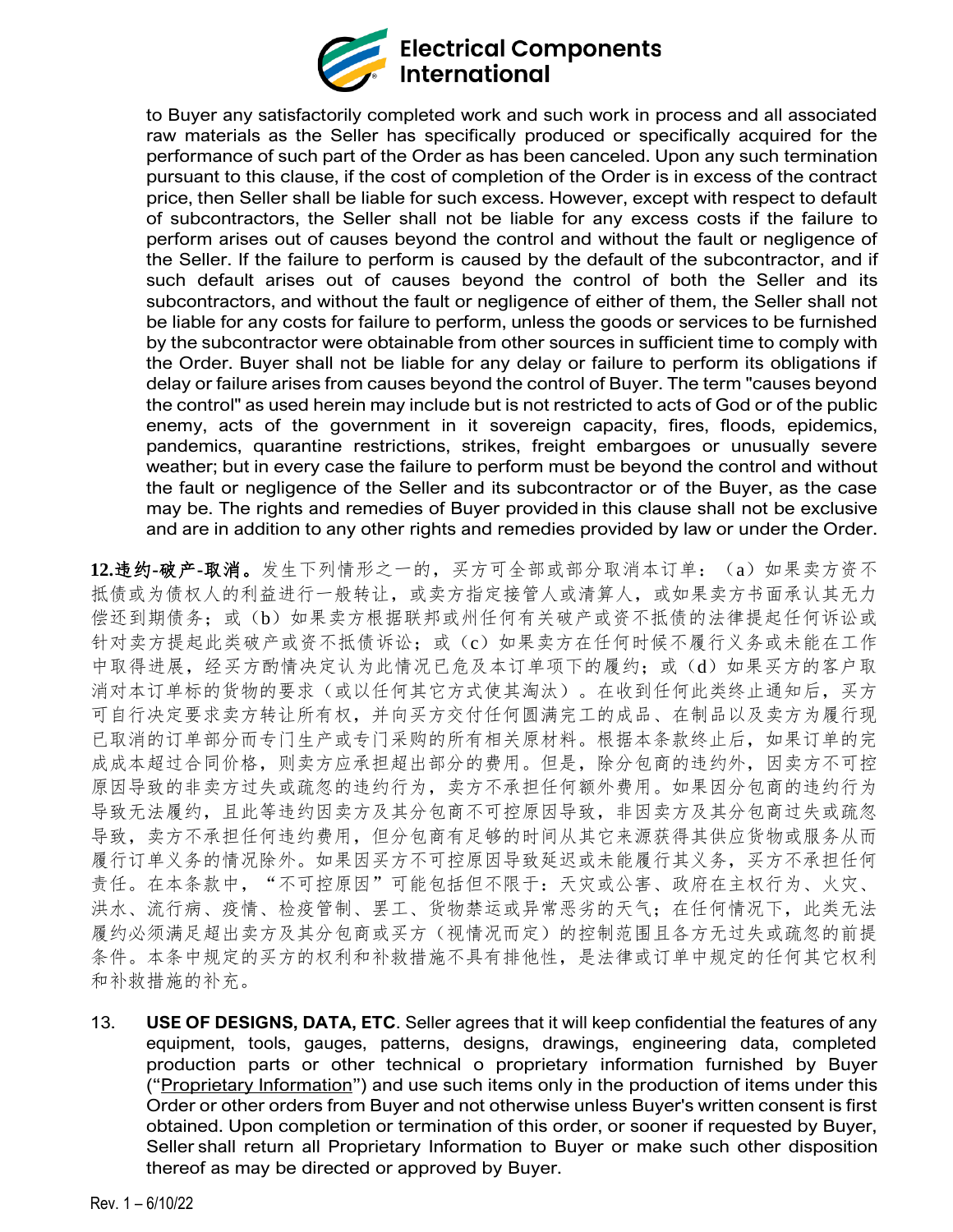

**13.**设计、资料等的使用。卖方同意对买方提供的任何设备、工具、计量器、图案、设计、图纸 、工程数据、成品生产零件或其它技术或专有信息("专有信息")保密,并仅为生产本订单或 买方其它订单项下的货物之目的使用此类专有信息,未经买方事先书面同意,不得将此类专有信 息用于其它目的。在本订单完成或终止后,或在买方要求的更早时间,卖方应将所有专有信息归 还买方,或根据买方的指示或批准对此类专有信息进行其它处置。

- 14. **VERIFICATION**. Buyer has the right at any reasonable time and upon reasonable request to verify any data that the Supplier has submitted under this Agreement.
- **14.**核实。买方有权在任何合理时间根据合理要求核实供应商在本订单项下提交的任何数据。
- 15. **SET-OFF**. Buyer shall have the right at all times to set off (deduct from payments) any amount owing from Seller to Buyer.
- **15.**抵销。买方应有权随时抵销(从应付款项中扣除)卖方拖欠买方的任何款项。
- 16. **LABOR LAWS**. All goods shall be produced, and services rendered under conditions which meet the applicable requirements of the Labor Law of the People's Republic of China, as amended, and the Labor Contract Law of the People's Republic of China, as amended, and all applicable national, provincial and local laws and regulations governing wages, hours and conditions of labor. Seller shall insert a certificate on all invoices submitted in connection with this Order stating that the goods or services were produced or rendered in compliance with the requirements of the Labor Law of the People's Republic of China, as amended, and the Labor Contract Law of the People's Republic of China. Seller warrants that no child labor or prison or indentured labor has in any manner been used by the Seller. The Seller further agrees to hold the Company harmless for any citations or penalties received by the Company as a result of the Seller's activities.

**16.**劳工法。生产的所有货物以及提供的所有服务均应符合《中华人民共和国劳动法》(修订本) 和《中华人民共和国劳动合同法》(修订本)的有关要求,以及所有适用的国家、省和地方关于 工资、工时和劳动条件的法律法规。卖方应在出具的与本订单有关的所有发票上插入一份证明, 说明其生产的所有货物以及提供的所有服务均符合《中华人民共和国劳动法》(修订本)和《中 华人民共和国劳动合同法》(修订本)的要求。卖方保证,卖方未以任何方式使用童工或服刑人 员或契约劳工。卖方进一步同意保护公司免受因卖方的活动而遭受任何引述或处罚。

17. **INDUSTRIAL LAWS**. The Seller agrees that neither the Seller nor any of the persons furnishing materials or performing work or services, which are required by this Order, are employees of Buyer within the meaning or the application of any national, provincial and/or local ordinances and regulations affecting employment. The Seller hereby agrees at its own expense to comply with such laws and to be responsible for all liabilities or obligations imposed by any one or more of such laws and/or ordinances and regulations with respect to this agreement and to hold Buyer harmless therefrom.

**17.**行业法。卖方同意,卖方或根据本订单的要求提供材料或执行工作或履行服务的任何人员, 均不是任何国家、省和/或地方法令和法规定义或适用范围内的影响雇佣的买方雇员。卖方特此 同意遵守行业有关法律,相关费用自行承担,并承担任何一项或多项该等法律和/或法令和法规 就本协议所施加的所有责任或义务,保护买方免于承受该等责任或义务。

Rev. 1 – 6/10/22 18. **COMPLIANCE WITH OTHER LAWS**. Seller will comply with all national, provincial and local laws, rules and regulations that may be applicable to this Order.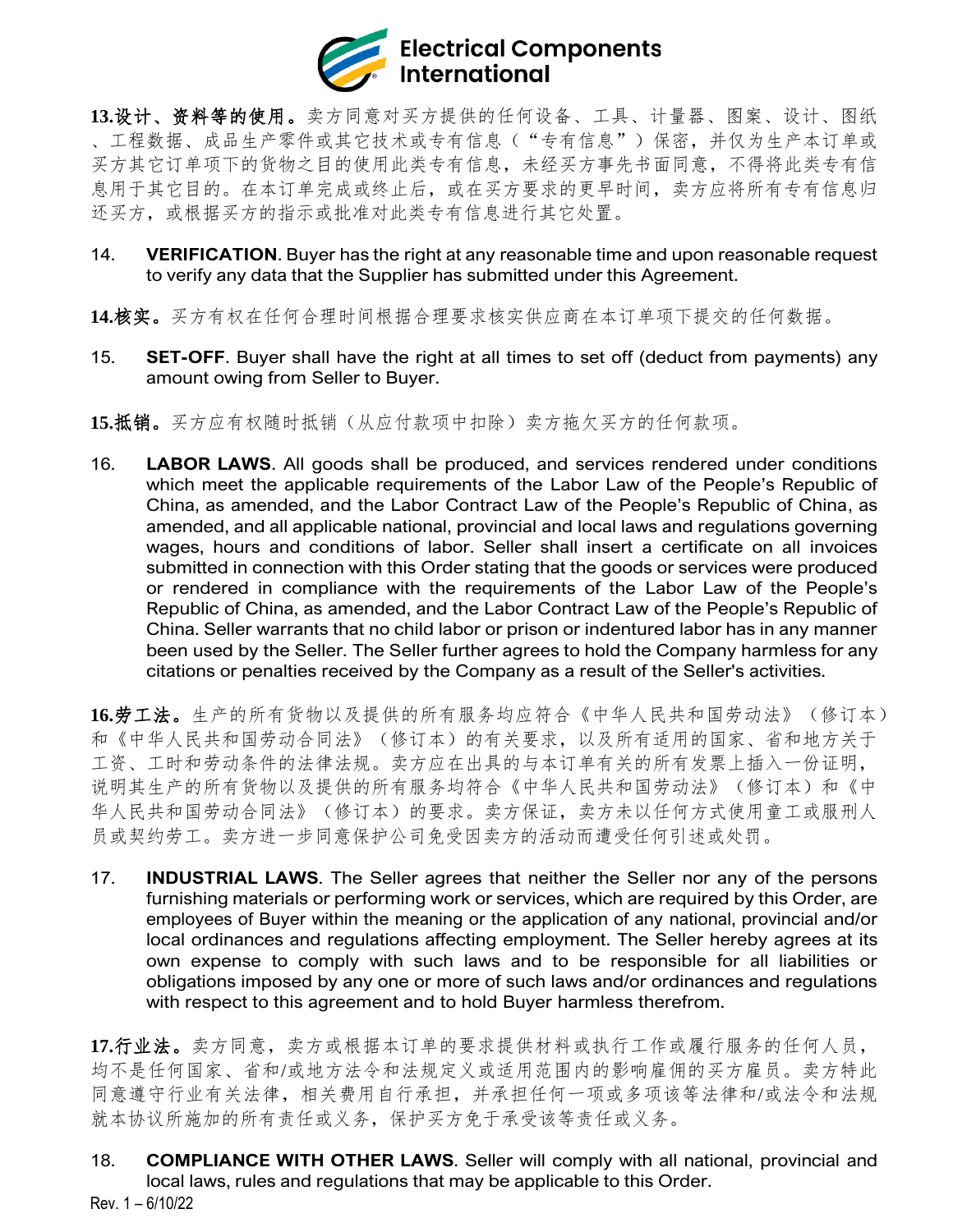

**18.**遵守其它法律。卖方确保遵守可能适用于本订单的所有国家、省和地方的法律、法规和条例。

19. **MODIFICATION OF AGREEMENT**. This Order contains all the agreements and conditions of these transactions and no agreement or other understanding in any way modifying the terms and conditions hereof will be binding upon the Buyer unless made in writing as a change of the Order and signed by Buyer's Chief Procurement Officer.

**19.**协议修订。本订单包含有关这些交易的所有协议和条件,除非以书面形式变更订单并由买方 首席采购官签字确认,否则关于以任何方式对本订单的条款和条件做出任何修订的协议或其它约 定对买方均不具有约束力。

20. **CONTINGENCIES**. Buyer reserves the right at its option and without liability either to direct suspension of shipments of materials covered by this Order or to cancel this Order, in whole or in part, at any time, without charge to the Buyer, where such suspension or cancellation is caused by Government order or Buyer's customers request or other requirements, embargoes, acts of civil or military authorities, acts of the public enemy, inability to secure transportation facilities, strikes, differences with workmen, accidents at plant of Buyer or Defense Materials System Priority Regulations or other law or order or regulation or other contingencies beyond control of Buyer.

**20.**或有事项。如果因政府命令或买方客户要求或其他要求、禁运、民事或军事当局行为、公敌 行为、运输设施不可安全使用、罢工、工人差异、买方工厂事故或国防材料系统优先条例或其它 法律、命令或法规或买方无法控制的其它意外事件而导致本订单被暂停或取消,买方有权自行选 择,直接暂停本订单所涵盖材料的发货或随时全部或部分取消本订单,无需就此承担任何责任。

21. **NO WAIVER OF CONDITIONS**. Failure of Buyer to insist upon strict performance of any of the terms and conditions of this Order shall not constitute a waiver of such terms and conditions or a waiver of any default.

**21.**不放弃任何条件。买方未能坚持严格履行本订单的任何条款和条件不应构成对该等条款和条 件的弃权或对任何违约的豁免。

22. **NOTICES**. Any notice required or permitted herein shall be in writing and sent to the other party at such party's address as follows or to such other address as such party shall designate by notice and shall be sent by certified mail, return receipt requested, by overnight courier, or by facsimile transmission to the number given by the other party (put in addresses for both or refer to addresses elsewhere in the order.)

**22.**通知。本协议要求或许可的任何通知应以书面形式按下列地址或另一方通过通知指定的其它 地址送达另一方,通知应通过回执挂号信、隔夜快递或通过另一方提供传真号传真送达(填写双 方的地址或参考订单中的其它地址。)

23. **UNITED STATES GOVERNMENT CONTRACTS AND SUBCONTRACTS**. With respect to purchases under United States Government contracts and subcontracts, the parities hereto hereby incorporate as a part of this Order all of the clauses set forth or referred to in section VII of the Armed Services Procurement Regulations (as the same are in effect at any time during the performance hereof) which are required to be included herein by such regulations. Where necessary to make the context of such required clauses applicable to this Order, the term "Government" and equivalent phrases shall mean the Buyer and the term "contractor" shall mean the Seller, and the term "contract" shall mean this Order. In the event of any conflict between the provisions of any of the clauses of the Armed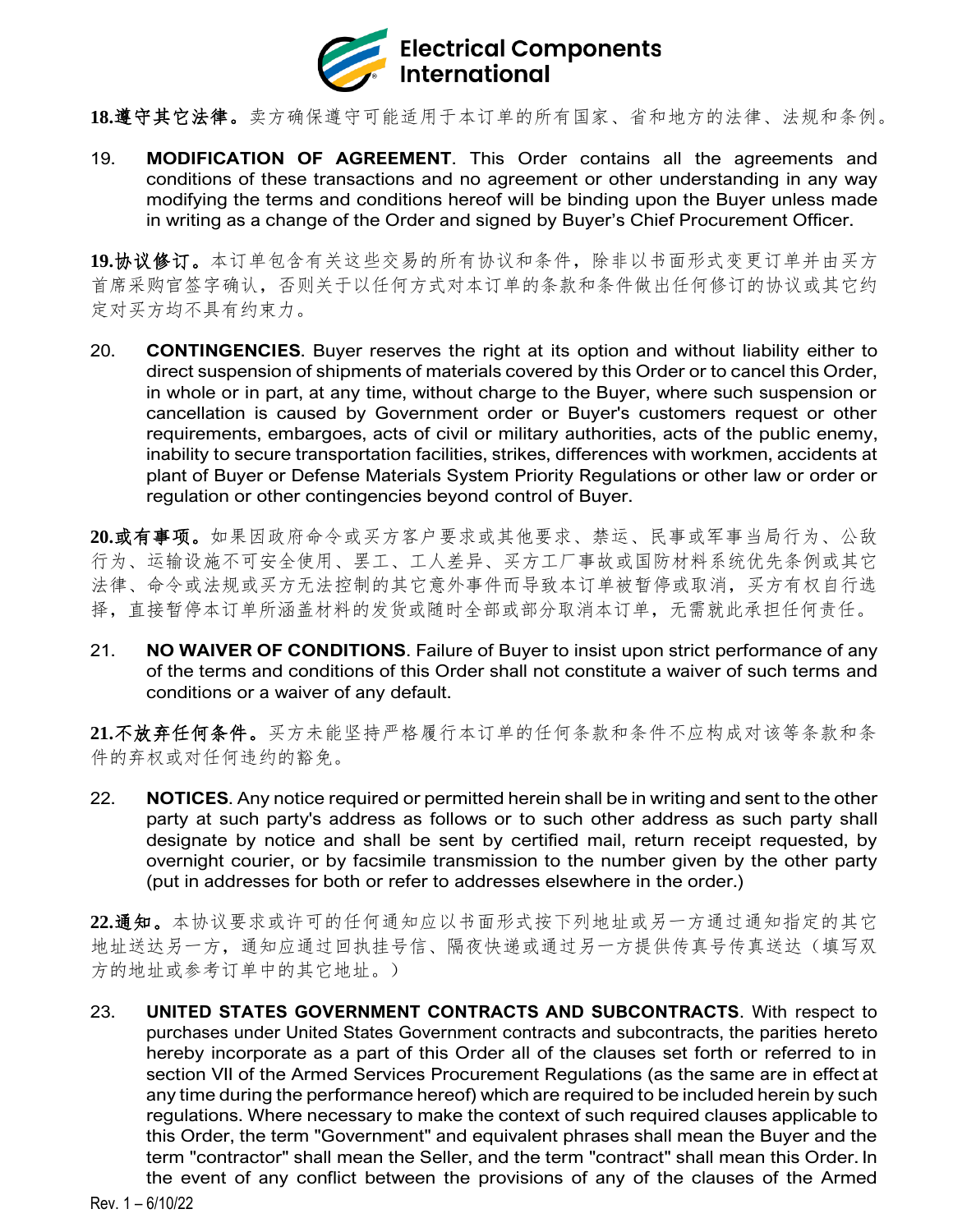

Services Procurement Regulations hereby incorporated into this agreement and any other terms and conditions of this Order, the provisions of the clauses of the Armed Services Procurement Regulations so incorporated shall govern. NOTE: The Armed Services Procurement Regulations are obtainable from the Superintendent of Documents, U.S. Government Printing Office, P.O. Box 371954, Pittsburgh, Pennsylvania 15250.

**23.**美国政府合同和分包合同。关于根据根据美国政府合同和分包合同进行的采购,本协议双方 特此将《军队采购条例》第七节(在履行本协议期间的任何时间现行有效)中规定或提及的所有 条款纳入本订单,作为本订单的组成部分。必要时,使此类要求条款的内容适用于本订单,"政 府"和类似短语应指买方,"承包商"应指卖方,"合同"应指本采购订单。如果本协议所引用 的《军队采购条例》的任何条款任何其它条款和条件相抵触,则应以所引用的《军队 采购条例》的条款为准。注:《军队采购条例》可向美国政府印刷局文件主管索取,邮政信箱: 371954,宾夕法尼亚州匹兹堡,邮编:15250

24. **CONTROL**. Any conflict between the terms hereof and the terms of any Order issued by Buyer or any other document issued by Buyer other than an amendment hereto or acknowledgments or other documents issued by Seller, these conditions and terms shall control unless such document is specifically acknowledged by both parties in writing to be an amendment to the terms and conditions hereof.

**24.**控制。如果本协议条款与买方出具的任何订单的条款或买方出具的任何其它文件相抵触,应 以本协议条件和条款为准,不包括本协议修订条款或卖方发出的确认书或其它文件,但双方以书 面形式明确确认该文件为本协议条款和条件的修订版的情况除外。

25. **CHOICE OF LAW AND FORUM**. This Agreement shall be governed by and interpreted in accordance with the laws of the People's Republic of China. Seller consents to the exclusive jurisdiction of the appropriate court in Shanghai, China for any legal or equitable action or proceeding arising out of, or in connection with, each Order. Seller specifically waives any and all objections to venue in such courts.

**25.**法律和法院的选择。本协议受中华人民共和国法律管辖,并按中华人民共和国法律对其解释 。卖方同意因每份订单引起或与之相关的任何法律或衡平法诉讼或法律程序均应提交中国上海的 有关法院,该等法院对本协议具专属管辖权。卖方明确放弃对该等法院审判地点提出任何及所有 异议。

26. **INTERNATIONAL TRADE AND NAFTA**: The Supplier agrees to comply with all international trade regulations arising from its contractual obligation and provide ECI, through its appointed customs specialist, all documentation required for country of origin validation of goods, object and subject of this transaction , including (but not limited to): Statement of Origin, NAFTA (North American Free Trade Agreement) Certificate of Origin current and valid, and/or Manufacturer's Affidavit; as applicable, either in case of requirement from ECI or any of its subsidiaries, or when such documentation is required by customs authorities.

**26.**国际贸易和北美自由贸易协定:供应商同意遵守因其合同义务而产生的所有国际贸易法规, 并应ECI或其任何子公司要求或海关当局要求(则视情况而定),通过其指定的海关专员向ECI 提供本交易涉及货物、对象和标的的原产国核验所需的所有文件,包括(但不限于):原产地声 明、NAFTA(北美自由贸易协定)现行有效的原产地证书和/或制造商的承诺书。